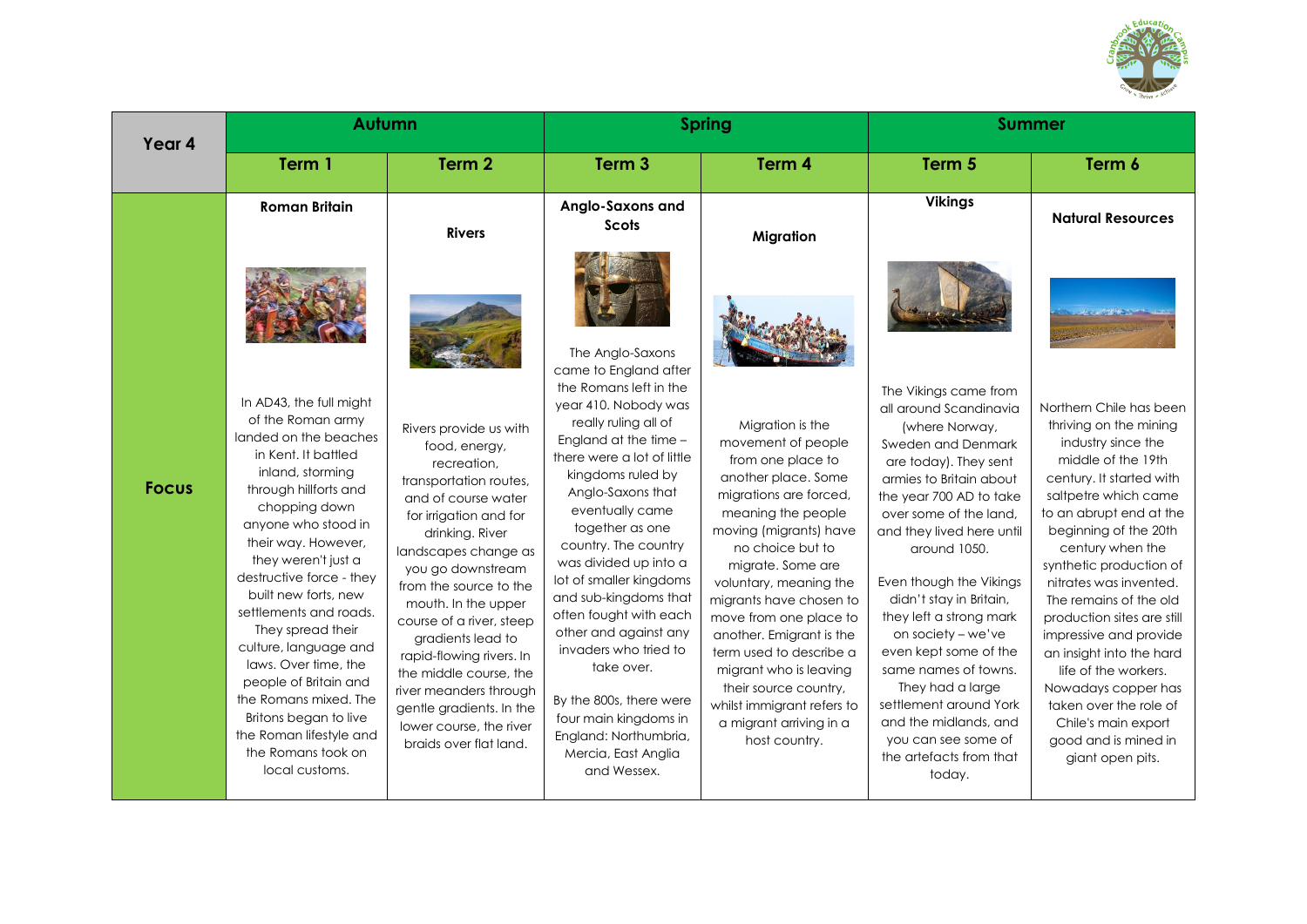

|                | Fiction:                             | Fiction:                                      |                                      |                                                         | Fiction:<br>Myths and Legends                  | Fiction:                           |
|----------------|--------------------------------------|-----------------------------------------------|--------------------------------------|---------------------------------------------------------|------------------------------------------------|------------------------------------|
|                | <b>Stories with Humour</b>           | <b>Stories in Familiar</b><br><b>Settings</b> | Fiction:                             |                                                         | Arthur and the Golden                          | <b>Stories from Other</b>          |
|                | Meerkat Mail by Emily<br>Gravett     | Poetry                                        | <b>Fairy Stories</b>                 | Non-Fiction:                                            | Rope by Joe Todd<br>Stanton                    | <b>Cultures</b><br>Gregory Cool by |
| <b>English</b> | Non-Fiction:                         | A River by Marc Martin                        | Ratpunzel (Animal<br>Fairy Tales) by | <b>Chronological Reports</b>                            | Non-Fiction:                                   | Caroline Binch                     |
| Writing        | <b>Biographies</b>                   | Non-Fiction:                                  | Charlotte Guillain                   | A Walk in London by<br>Salvatore Rubbino                | <b>Explanations</b>                            | Non-Fiction:                       |
|                | <b>Fantastically Great</b>           | <b>Non-Chronological</b>                      |                                      |                                                         | Book of Bones 10                               | <b>Persuasive Writing</b>          |
|                |                                      |                                               |                                      |                                                         |                                                |                                    |
|                | Women Who Changed<br>The World       | Report                                        |                                      |                                                         | Record-breaking<br><b>Animals by Gabrielle</b> | Charity letter                     |
|                |                                      | Rainforest Rough                              |                                      |                                                         | <b>Balkan</b>                                  | (persuasion text)                  |
|                | by Kate Pankhurst                    | Guide by Paul Mason                           |                                      |                                                         | and Sam Brewster                               |                                    |
|                |                                      |                                               |                                      |                                                         |                                                |                                    |
|                |                                      |                                               |                                      | Fiction:                                                |                                                |                                    |
|                |                                      |                                               |                                      |                                                         |                                                |                                    |
|                | Fiction:                             | Fiction:                                      |                                      | Planet Omar: Accidental Trouble Magnet by Zanib<br>Mian |                                                | Fiction:                           |
| Guided         |                                      |                                               |                                      |                                                         |                                                |                                    |
| <b>Reading</b> | Who Let the Gods Out                 | The Legend of Spud                            |                                      | Fiction:                                                | How to Train Your                              | The Firework-Maker's               |
|                | by Maz Evans                         | Murphy by Eoin Colfer                         |                                      |                                                         | Dragon by Cressida<br>Cowell                   | Daughter by Philip<br>Pullman      |
|                |                                      |                                               |                                      | <b>Picture Book</b>                                     |                                                |                                    |
|                |                                      |                                               |                                      | My Name is Not Refugee by Kate Milner                   |                                                |                                    |
|                |                                      |                                               |                                      |                                                         |                                                |                                    |
|                | <b>Power Maths</b>                   |                                               | <b>Power Maths</b>                   | <b>Power Maths</b>                                      | <b>Power Maths</b>                             |                                    |
|                |                                      | <b>Power Maths</b>                            | <b>Textbook B</b>                    |                                                         |                                                | <b>Power Maths</b>                 |
|                | <b>Textbook A</b>                    | <b>Textbook A</b>                             |                                      | <b>Textbook B</b>                                       | <b>Textbook C</b>                              | <b>Textbook C</b>                  |
| <b>Maths</b>   | Place Value - 4 digit<br>numbers (1) | Addition and                                  | Multiplication and<br>Division (2)   | Fractions (2)                                           | Decimals (2)                                   | Statistics                         |
|                | Place Value - 4 digit                | Subtraction                                   | Measure - Area                       | Decimals (1)                                            | Money                                          | Geometry - Angles and              |
|                | numbers (2)                          | Measure – Perimeter                           | Fractions (1)                        |                                                         | Time                                           | 2D shapes                          |
|                |                                      |                                               |                                      |                                                         |                                                |                                    |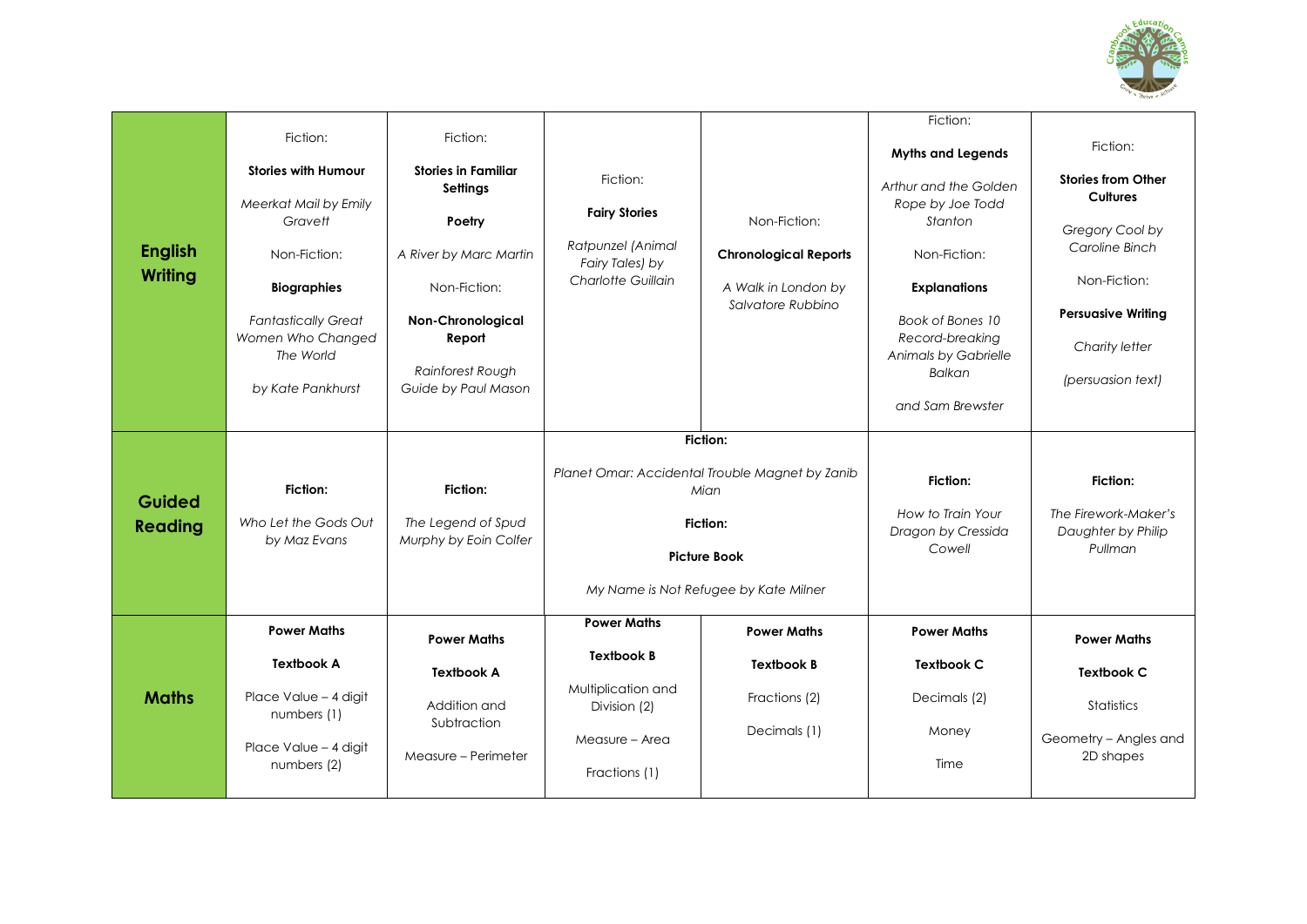

|                | Addition and<br>Subtraction                                                                                                                         | Multiplication and<br>Division (1)                                                                                                                                                                                                 |                                                                                                                                                                                                                                                       |                                                                                                                                                                                                                     |                                                                                                                                                                                                           | Geometry - Position<br>and Direction                                                                                                                                                                                                                                                                                                                                                                                                                                                                                     |
|----------------|-----------------------------------------------------------------------------------------------------------------------------------------------------|------------------------------------------------------------------------------------------------------------------------------------------------------------------------------------------------------------------------------------|-------------------------------------------------------------------------------------------------------------------------------------------------------------------------------------------------------------------------------------------------------|---------------------------------------------------------------------------------------------------------------------------------------------------------------------------------------------------------------------|-----------------------------------------------------------------------------------------------------------------------------------------------------------------------------------------------------------|--------------------------------------------------------------------------------------------------------------------------------------------------------------------------------------------------------------------------------------------------------------------------------------------------------------------------------------------------------------------------------------------------------------------------------------------------------------------------------------------------------------------------|
| <b>Science</b> | <b>Rising Star - Switched</b><br>On 'What's that sound?'<br>I can use results to form<br>conclusions.<br>I can use evidence to<br>answer questions. | <b>Rising Star - Switched</b><br>On ' Living Things'<br>I can ask questions<br>that can be used to<br>construct a key.<br>I can make careful<br>observations.<br>I can ask relevant<br>questions in order to<br>sort and classify. | <b>Rising Star - Switched</b><br>On 'Looking at States'<br>I can record what has<br>been learnt in a variety<br>of ways.<br>I can use research skills<br>to find out about<br>temperature.<br>I can make careful<br>observations and<br>record these. | <b>Rising Star - Switched On</b><br>'Teeth and Eating'<br>I can make observations<br>and form conclusions.<br>I can make observations<br>and record findings<br>using scientific language<br>and labelled diagrams. | <b>Rising Star - Switched</b><br>On 'Power It Up'<br>I can classify and<br>record data.<br>I can use results to draw<br>simple conclusions.<br>I can apply prior<br>learning to a problem or<br>question. | <b>Rising Star - Switched</b><br>On 'Brilliant Bubbles'<br>I can set up simple<br>practical enquiries and<br>fair tests.<br>I can record findings<br>using simple scientific<br>language, drawings,<br>labelled diagrams, keys,<br>bar charts, and tables.<br>I can use results to draw<br>simple conclusions,<br>make predictions for<br>new values, suggest<br>improvements and raise<br>further.<br>I can identify<br>differences, similarities<br>or changes related to<br>simple scientific ideas<br>and processes. |
| <b>History</b> | <b>Roman Britain</b><br>Place some historical<br>periods in a<br>chronological<br>framework.                                                        |                                                                                                                                                                                                                                    | Anglo-Saxons and<br>Scots<br>Place some historical<br>periods in a<br>chronological<br>framework.                                                                                                                                                     |                                                                                                                                                                                                                     | <b>Vikings</b><br>Place some historical<br>periods in a<br>chronological<br>framework.                                                                                                                    |                                                                                                                                                                                                                                                                                                                                                                                                                                                                                                                          |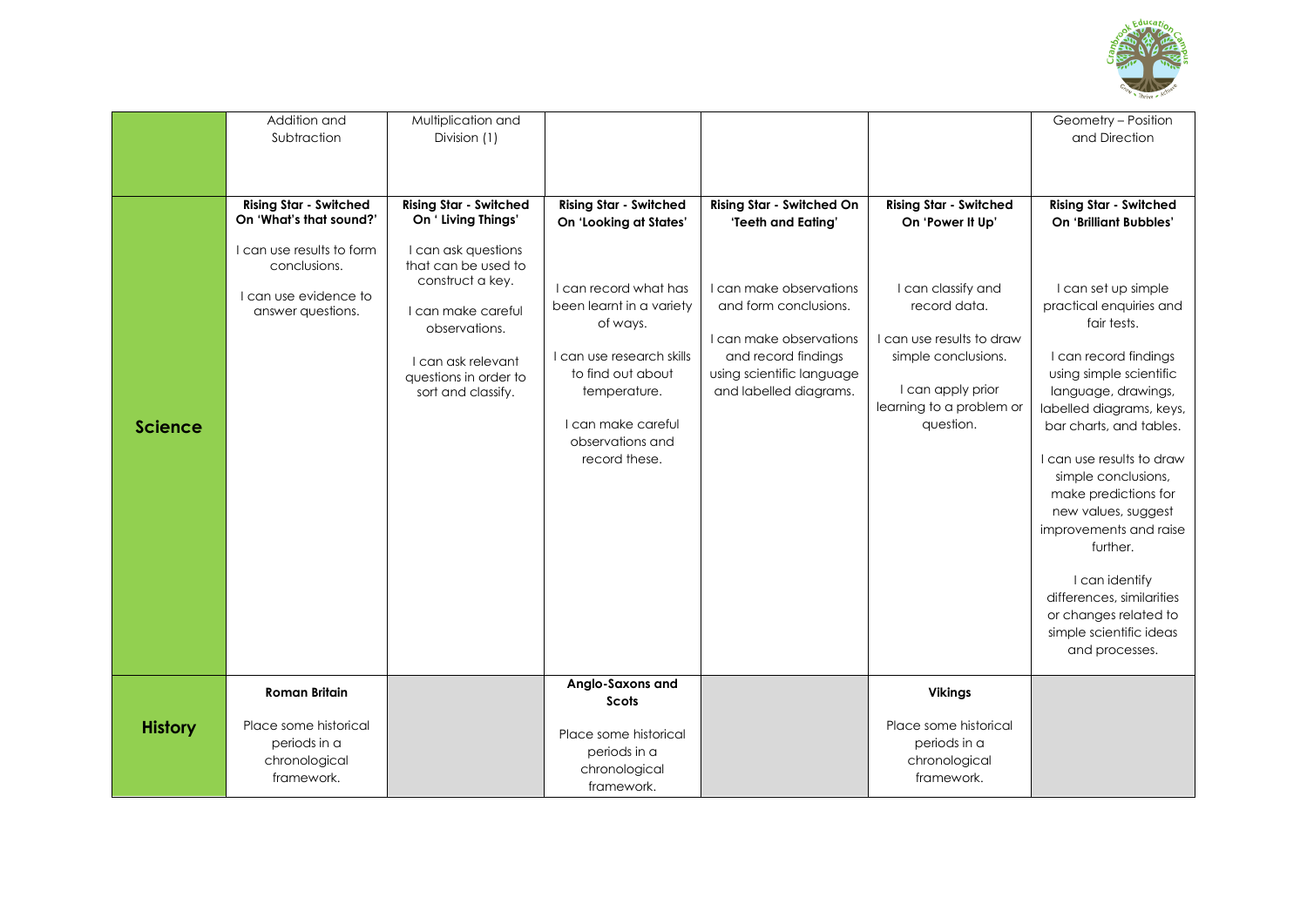

| (Chronological                         | (Chronological           | (Chronological                         |  |
|----------------------------------------|--------------------------|----------------------------------------|--|
| understanding)                         | understanding)           | understanding)                         |  |
|                                        |                          |                                        |  |
| Use historic terms                     | Use historic terms       | Use historic terms                     |  |
| related to the period of               | related to the period    | related to the period of               |  |
| study. (Chronological                  | of study.                | study. (Chronological                  |  |
| understanding)                         | (Chronological           | understanding)                         |  |
|                                        | understanding)           |                                        |  |
| Use sources of                         |                          | Use sources of                         |  |
| information in ways that               | Use sources of           | information in ways that               |  |
| go beyond simple                       | information in ways      | go beyond simple                       |  |
| observations to answer                 | that go beyond simple    | observations to answer                 |  |
| questions about the                    | observations to answer   | questions about the                    |  |
| past.                                  | questions about the      | past.                                  |  |
|                                        | past.                    |                                        |  |
| (Historical enquiry)                   |                          | (Historical enquiry)                   |  |
|                                        | (Historical enquiry)     |                                        |  |
| Use a variety of                       |                          | Use a variety of                       |  |
| resources to find out                  | Use a variety of         | resources to find out                  |  |
| about aspects of life in               | resources to find out    | about aspects of life in               |  |
| the past. (Historical                  | about aspects of life in | the past. (Historical                  |  |
| enquiry)                               | the past. (Historical    | enquiry)                               |  |
| Communicate his/her                    | enquiry)                 | Understand that sources                |  |
|                                        | Understand that          | can contradict each                    |  |
| learning in an                         | sources can contradict   |                                        |  |
| organised and<br>structured way, using | each other. (Historical  | other. (Historical<br>interpretations) |  |
|                                        |                          |                                        |  |
| appropriate                            | interpretations)         | Communicate his/her                    |  |
| terminology.                           | Communicate his/her      | learning in an organised               |  |
| (Organisation                          | learning in an           | and structured way,                    |  |
| and communication)                     | organised and            | using appropriate                      |  |
|                                        | structured way, using    | terminology.                           |  |
| Describe the Roman                     | appropriate              | (Organisation                          |  |
| Empire and its impact                  | terminology.             |                                        |  |
| on Britain.                            | (Organisation            | and communication)                     |  |
| (Understanding of                      |                          |                                        |  |
| events, people and                     | and communication)       | Describe a study of an                 |  |
| changes - Year 6)                      |                          | aspect or theme in                     |  |
|                                        |                          | British history that                   |  |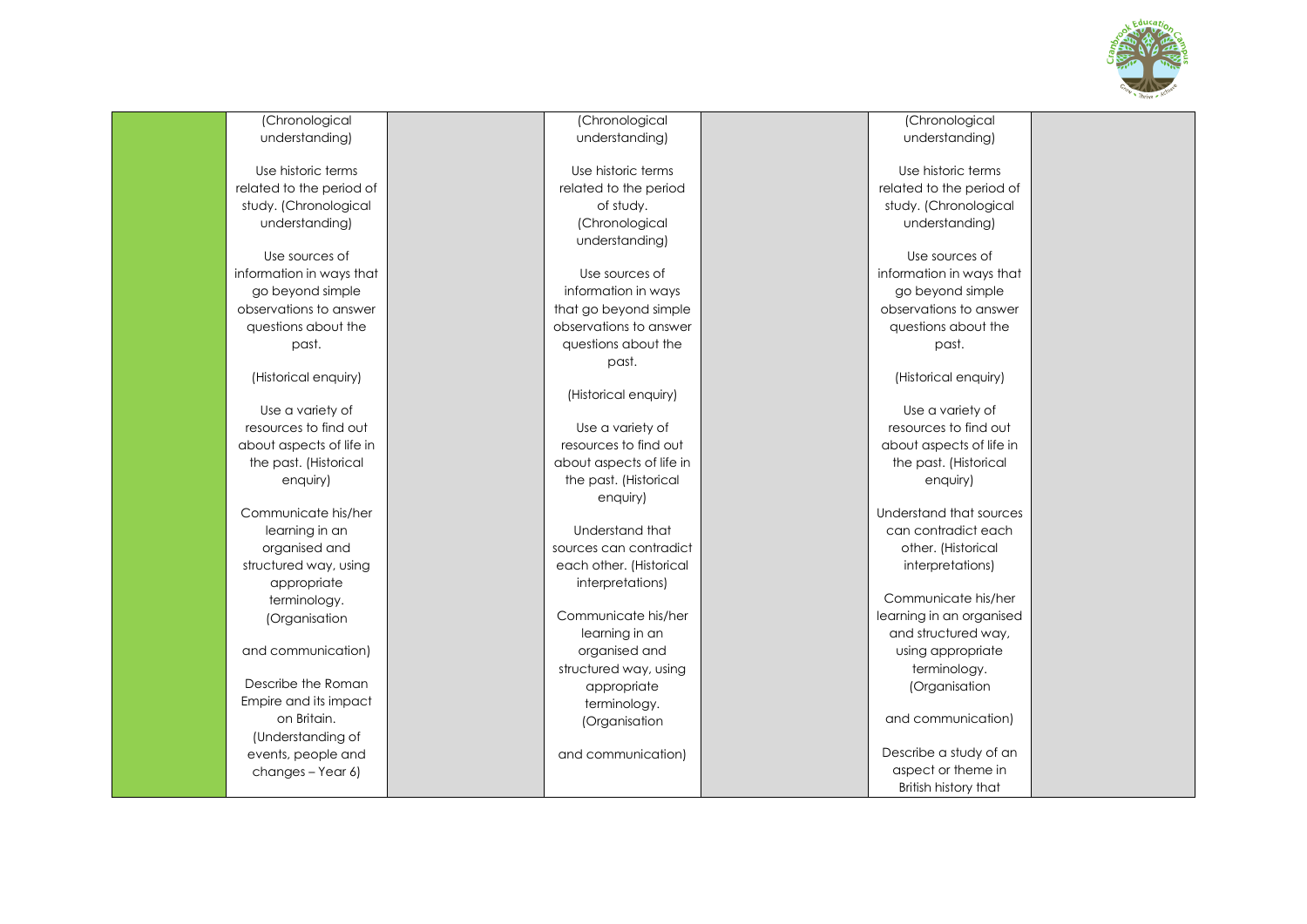

|           | Describe a study of an  |                                                   | Describe Britain's     |                           | extends his/her         |                           |
|-----------|-------------------------|---------------------------------------------------|------------------------|---------------------------|-------------------------|---------------------------|
|           | aspect or theme in      |                                                   | settlement by Anglo-   |                           | chronological           |                           |
|           | British history that    |                                                   | Saxons and Scots.      |                           | knowledge beyond        |                           |
|           | extends his/her         |                                                   | (Understanding of      |                           |                         |                           |
|           | chronological           |                                                   | events, people and     |                           | 1066. (Understanding of |                           |
|           | knowledge beyond        |                                                   | changes - Year 6)      |                           | events, people and      |                           |
|           |                         |                                                   |                        |                           | changes - Year 6)       |                           |
|           | 1066. (Understanding of |                                                   | Describe a study of an |                           |                         |                           |
|           | events, people and      |                                                   | aspect or theme in     |                           | Describe the Viking and |                           |
|           | changes - Year 6)       |                                                   | British history that   |                           | Anglo-Saxon struggle    |                           |
|           |                         |                                                   | extends his/her        |                           | for the Kingdom of      |                           |
|           |                         |                                                   | chronological          |                           | England to the time of  |                           |
|           |                         |                                                   | knowledge beyond       |                           | Edward the Confessor.   |                           |
|           |                         |                                                   |                        |                           |                         |                           |
|           |                         |                                                   | 1066. (Understanding   |                           | (Understanding of       |                           |
|           |                         |                                                   | of events, people and  |                           | events, people and      |                           |
|           |                         |                                                   | changes - Year 6)      |                           | changes - Year 6)       |                           |
|           |                         |                                                   |                        |                           |                         |                           |
|           |                         | <b>Rivers</b>                                     |                        | Migration                 |                         | <b>Natural Resources</b>  |
|           |                         |                                                   |                        |                           |                         |                           |
|           |                         | Understand and use a                              |                        | Demonstrate knowledge     |                         | Understand why there      |
|           |                         | widening range of                                 |                        | of features about places  |                         | are similarities and      |
|           |                         | geographical terms                                |                        | around him/her and        |                         | differences between       |
|           |                         | e.g. specific topic                               |                        | beyond the UK.            |                         | places.                   |
|           |                         | vocabulary - climate                              |                        |                           |                         |                           |
|           |                         | zones, biomes and                                 |                        | (Locational knowledge)    |                         | (Place knowledge)         |
|           |                         | vegetation belts, rivers,<br>mountains, volcanoes |                        |                           |                         |                           |
|           |                         | and earthquakes, and                              |                        | Recognise that different  |                         | Know about the wider      |
| Geography |                         | the water cycle.                                  |                        | people hold different     |                         | context of places         |
|           |                         | (Geographical skills                              |                        | views about an issue      |                         | region, country.          |
|           |                         | and fieldwork)                                    |                        | and begin to              |                         |                           |
|           |                         |                                                   |                        | understand some of the    |                         | (Place knowledge)         |
|           |                         | Explain about key                                 |                        | reasons why.              |                         |                           |
|           |                         | natural resources e.g.                            |                        |                           |                         | Understand                |
|           |                         | water in the locality.                            |                        | (Geographical skills and  |                         | geographical similarities |
|           |                         | (Human and physical                               |                        | fieldwork)                |                         | and differences through   |
|           |                         | geography)                                        |                        |                           |                         | studying the human        |
|           |                         | Know how rivers erode,                            |                        | Recognise that people     |                         | and physical              |
|           |                         | transport and deposit                             |                        | have differing quality of |                         | geography of a small      |
|           |                         | materials.                                        |                        |                           |                         |                           |
|           |                         |                                                   |                        | life living in different  |                         | area of the United        |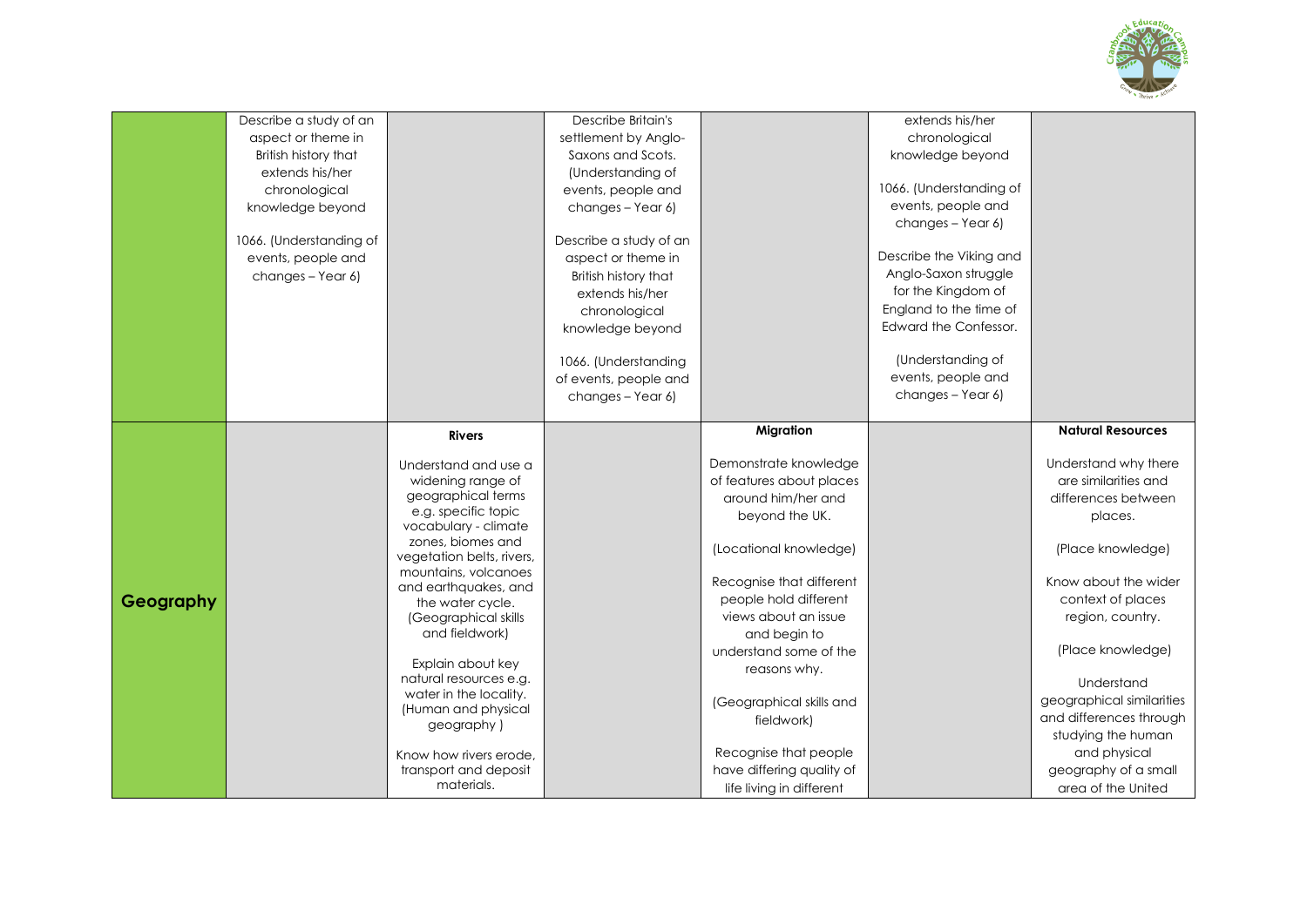

| (Human and physical<br>geography)<br>Know how rivers erode,                                                                                                                                                                                                                                                                                                                     | locations and<br>environments.<br>(Locational knowledge)                                                                                                                                                                                                                                                                                                                                                                                                                                                                                         | Kingdom, and of a small<br>area in a contrasting<br>non-European country.<br>(Place knowledge)                                                                                                       |
|---------------------------------------------------------------------------------------------------------------------------------------------------------------------------------------------------------------------------------------------------------------------------------------------------------------------------------------------------------------------------------|--------------------------------------------------------------------------------------------------------------------------------------------------------------------------------------------------------------------------------------------------------------------------------------------------------------------------------------------------------------------------------------------------------------------------------------------------------------------------------------------------------------------------------------------------|------------------------------------------------------------------------------------------------------------------------------------------------------------------------------------------------------|
| transport and deposit<br>materials.<br>(Human and physical<br>geography)<br>Know about the<br>physical features of<br>coasts and begin to<br>understand erosion<br>and deposition.<br>(Human and physical<br>geography)<br>Identify the physical<br>characteristics and key<br>topographical features<br>of the countries within<br>North America.<br>(Locational<br>knowledge) | Know how the locality is<br>set within a wider<br>geographical context.<br>(Locational knowledge)<br>Describe how people<br>have been affected by<br>changes in the<br>environment.<br>(Human and physical<br>geography)<br>Know about the wider<br>context of places<br>region, country.<br>(Place knowledge)<br>Understand why there<br>are similarities and<br>differences between<br>places.<br>(Place knowledge)<br>Identify the physical<br>characteristics and key<br>topographical features<br>of the countries within<br>North America. | Recognise the different<br>shapes of continents.<br>(Locational knowledge)<br>Demonstrate<br>knowledge of features<br>about places around<br>him/her and beyond<br>the UK.<br>(Locational knowledge) |
|                                                                                                                                                                                                                                                                                                                                                                                 | (Locational knowledge)                                                                                                                                                                                                                                                                                                                                                                                                                                                                                                                           |                                                                                                                                                                                                      |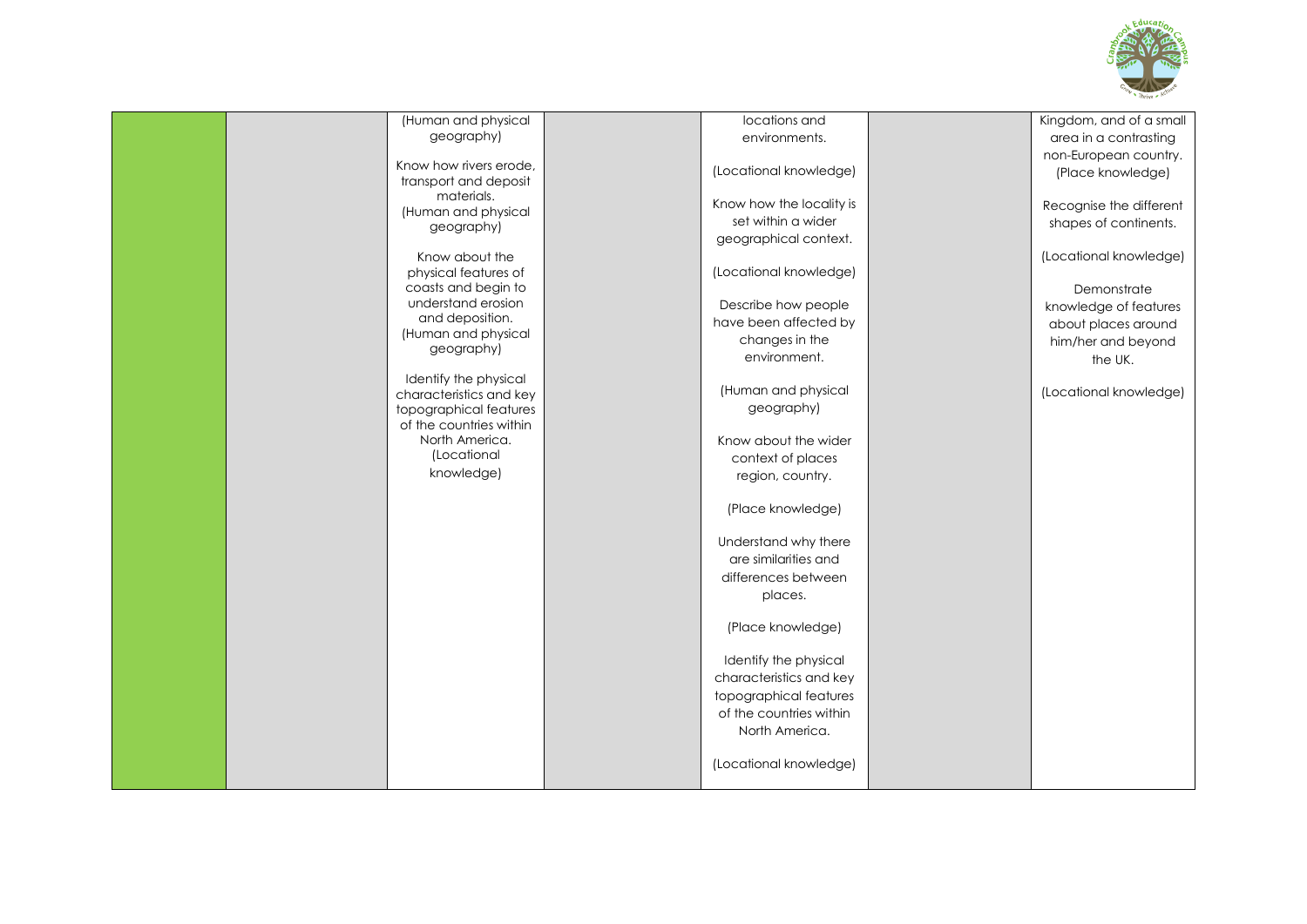

|           | <b>Computing systems</b>  | Computing systems           | <b>Creating Media - Photo</b> |  |
|-----------|---------------------------|-----------------------------|-------------------------------|--|
|           | and networks - The        | and networks - The          | Editing                       |  |
|           | Internet                  | Internet                    |                               |  |
|           |                           |                             | In this unit, learners will   |  |
|           | During this unit learners | In this unit, learners will | develop their                 |  |
|           | will apply their          | initially examine           | understanding of how          |  |
|           | knowledge and             | devices capable of          | digital images can be         |  |
|           | understanding of          | recording digital           | changed and edited,           |  |
|           | networks, to appreciate   | audio, which will           | and how they can then         |  |
|           | the internet as a         | include identifying the     | be resaved and reused.        |  |
|           | network of networks       | input device                | They will consider the        |  |
|           | which need to be kept     | (microphone) and            | impact that editing           |  |
|           | secure. They will learn   | output devices              | images can have, and          |  |
|           | that the World Wide       | (speaker or                 | evaluate the                  |  |
|           | Web is part of the        | headphones) if              | effectiveness of their        |  |
|           | internet, and be given    | available. Learners will    | choices.                      |  |
|           | opportunities to explore  | discuss the ownership       |                               |  |
| Computing | the World Wide Web for    | of digital audio and        |                               |  |
|           | themselves to learn       | the copyright               |                               |  |
|           | about who owns            | implications of             |                               |  |
|           | content and what they     | duplicating the work of     |                               |  |
|           | can access, add, and      | others. In order to         |                               |  |
|           | create. Finally they will | record audio                |                               |  |
|           | evaluate online           | themselves, learners        |                               |  |
|           | content to decide how     | will use Audacity to        |                               |  |
|           | honest, accurate, or      | produce a podcast,          |                               |  |
|           | reliable it is, and       | which will include          |                               |  |
|           | understand the            | editing their work,         |                               |  |
|           | consequences of false     | adding multiple tracks,     |                               |  |
|           | information.              | and opening and             |                               |  |
|           |                           | saving the audio files.     |                               |  |
|           |                           | Finally, learners will      |                               |  |
|           |                           | evaluate their work         |                               |  |
|           |                           | and give feedback to        |                               |  |
|           |                           | their peers.                |                               |  |
|           |                           |                             |                               |  |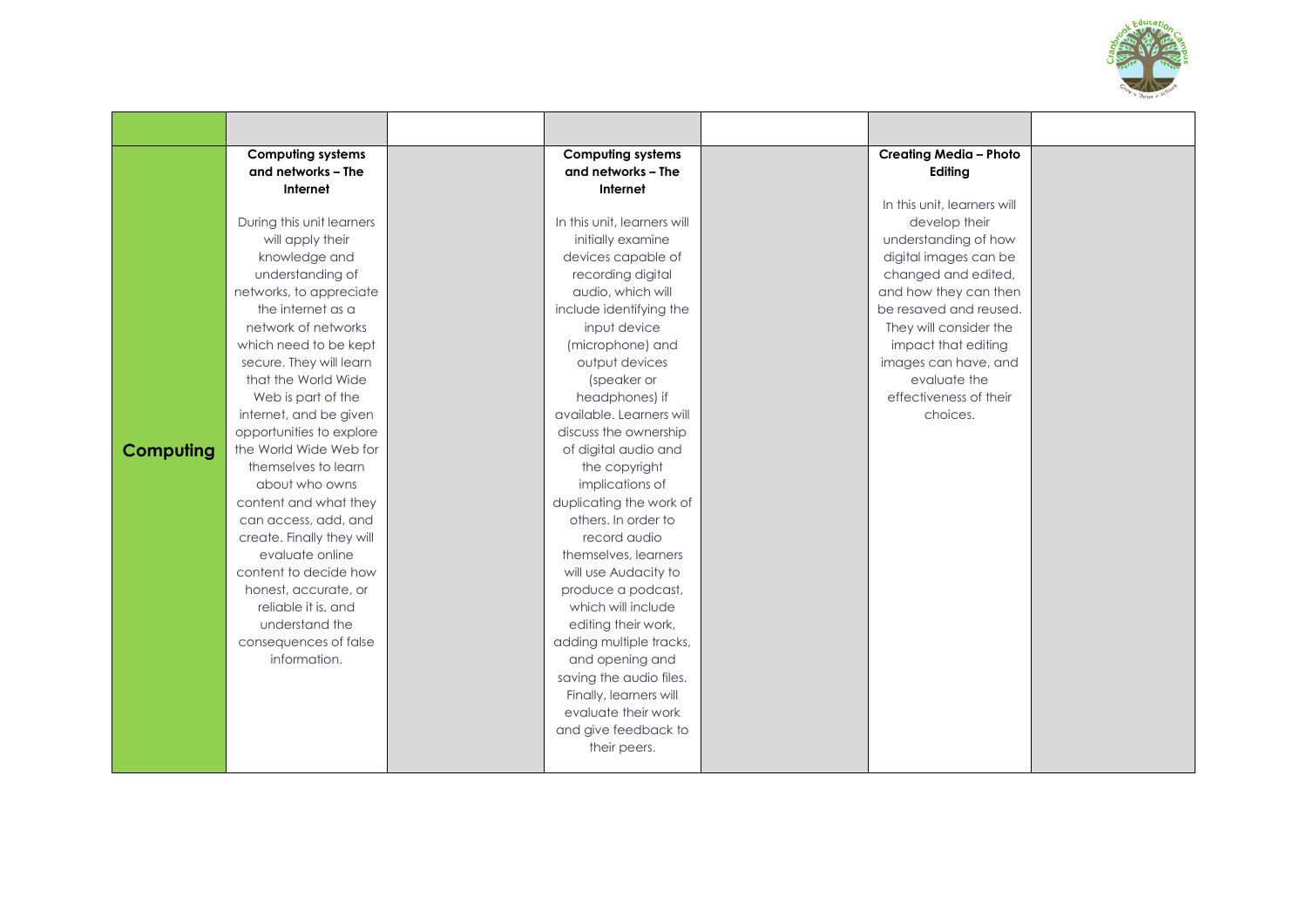

|                                    | <b>Make a Two-Point</b>                                                                                                                                                                                                                                                                                                                                                                                                                                                                                                                                                 |                                                                                                                                                                                                                                                                                                                                                                                                                                                                                                                                                                                                                                               |                                                                                                                                                                                                                                                                                                                                                                                                                                                                                                                                                   |
|------------------------------------|-------------------------------------------------------------------------------------------------------------------------------------------------------------------------------------------------------------------------------------------------------------------------------------------------------------------------------------------------------------------------------------------------------------------------------------------------------------------------------------------------------------------------------------------------------------------------|-----------------------------------------------------------------------------------------------------------------------------------------------------------------------------------------------------------------------------------------------------------------------------------------------------------------------------------------------------------------------------------------------------------------------------------------------------------------------------------------------------------------------------------------------------------------------------------------------------------------------------------------------|---------------------------------------------------------------------------------------------------------------------------------------------------------------------------------------------------------------------------------------------------------------------------------------------------------------------------------------------------------------------------------------------------------------------------------------------------------------------------------------------------------------------------------------------------|
|                                    | <b>Lever Christmas</b>                                                                                                                                                                                                                                                                                                                                                                                                                                                                                                                                                  | Create Housing for a                                                                                                                                                                                                                                                                                                                                                                                                                                                                                                                                                                                                                          |                                                                                                                                                                                                                                                                                                                                                                                                                                                                                                                                                   |
|                                    | Card                                                                                                                                                                                                                                                                                                                                                                                                                                                                                                                                                                    | <b>Working Torch</b>                                                                                                                                                                                                                                                                                                                                                                                                                                                                                                                                                                                                                          |                                                                                                                                                                                                                                                                                                                                                                                                                                                                                                                                                   |
| <b>Design</b><br><b>Technology</b> | Use knowledge of<br>existing products to<br>design a functional<br>and appealing<br>product for a<br>particular purpose and<br>audience. (Processes)<br>Create designs using<br>exploded diagrams.<br>(Processes<br>Use his/her knowledge<br>of techniques and the<br>functional and<br>aesthetic qualities of a<br>wide range of<br>materials to plan how<br>to use them.<br>(Processes)<br>Consider how existing<br>products and his/her<br>own finished products<br>might be improved<br>and how well they<br>meet the needs of the<br>intended user.<br>(Processes) | Use knowledge of<br>existing products to<br>design a functional and<br>appealing product for a<br>particular purpose and<br>audience. (Processes)<br>Create designs using<br>simple electrical<br>diagrams. (Processes)<br>Use his/her knowledge<br>of techniques and the<br>functional and aesthetic<br>qualities of a wide range<br>of materials to plan how<br>to use them. (Processes)<br>Consider how existing<br>products and his/her<br>own finished products<br>might be improved and<br>how well they meet the<br>needs of the intended<br>user. (Processes)<br>Understand and use<br>electrical systems in<br>products. (Processes) | <b>Using Natural</b><br><b>Ingredients to Create</b><br>a Healthy Trail Mix<br>Understand what makes<br>a healthy and<br>balanced diet, and that<br>different foods and<br>drinks provide different<br>substances the body<br>needs to be healthy<br>and active. (Cooking<br>and Nutrition)<br>Understand seasonality<br>and the advantages of<br>eating seasonal and<br>locally produced food.<br>(Cooking and Nutrition)<br>Read and follow recipes<br>which involve several<br>processes, skills and<br>techniques. (Cooking<br>and Nutrition) |
|                                    | Use techniques which<br>require more accuracy<br>to cut, shape, join and<br>finish his/her work e.g.                                                                                                                                                                                                                                                                                                                                                                                                                                                                    | Use techniques which<br>require more accuracy<br>to cut, shape, join and<br>finish his/her work e.g.                                                                                                                                                                                                                                                                                                                                                                                                                                                                                                                                          |                                                                                                                                                                                                                                                                                                                                                                                                                                                                                                                                                   |
|                                    | Cutting internal<br>shapes, slots in                                                                                                                                                                                                                                                                                                                                                                                                                                                                                                                                    | Cutting internal shapes,                                                                                                                                                                                                                                                                                                                                                                                                                                                                                                                                                                                                                      |                                                                                                                                                                                                                                                                                                                                                                                                                                                                                                                                                   |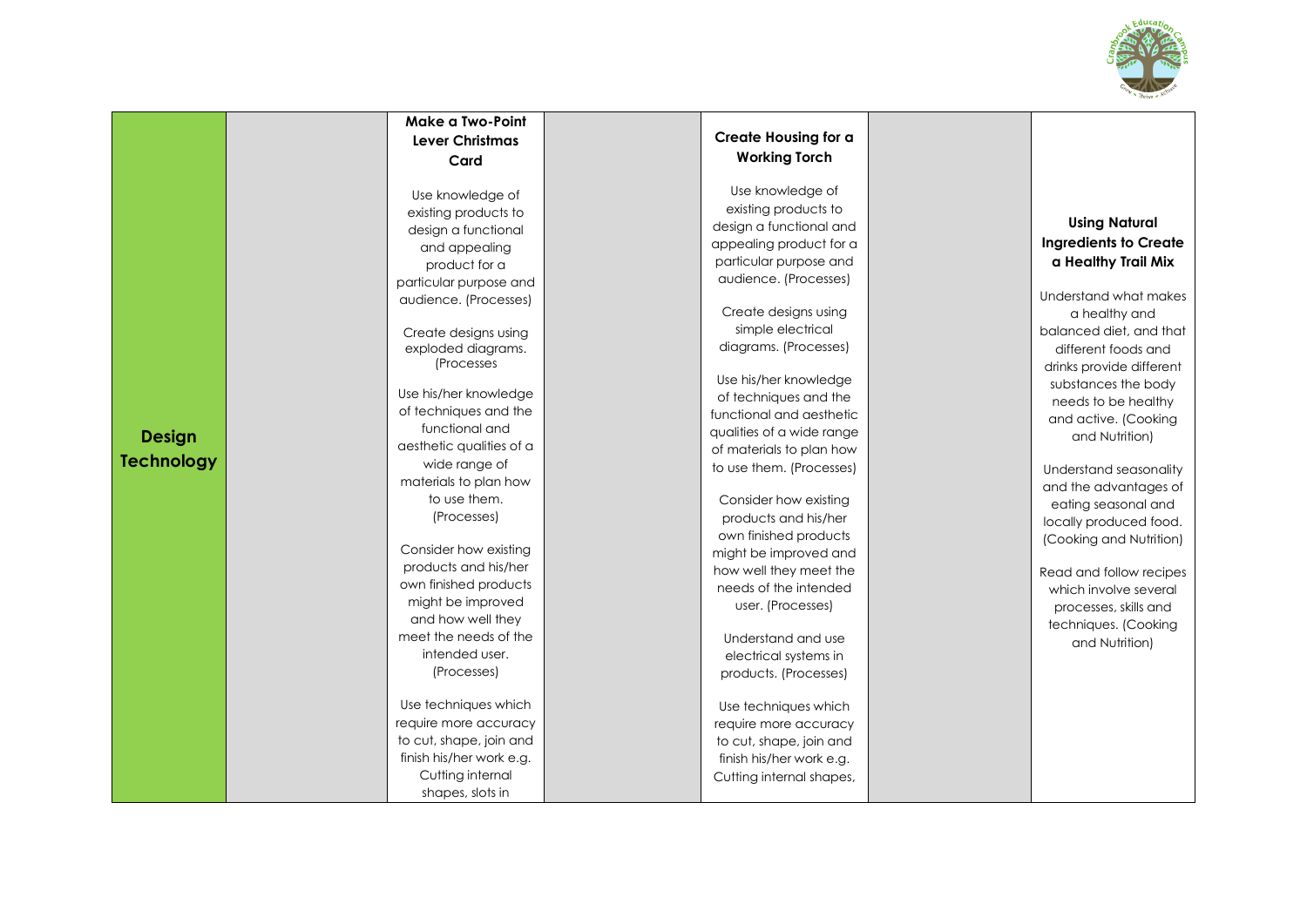

|     |                            | frameworks.            |                          | slots in frameworks.  |                              |  |
|-----|----------------------------|------------------------|--------------------------|-----------------------|------------------------------|--|
|     |                            |                        |                          |                       |                              |  |
|     |                            | (Processes)            |                          | (Processes)           |                              |  |
|     |                            |                        |                          |                       |                              |  |
|     |                            | Apply techniques       |                          | Evaluate and assess   |                              |  |
|     |                            | he/she has learnt to   |                          | existing products and |                              |  |
|     |                            | strengthen structures  |                          | those that he/she has |                              |  |
|     |                            | and explore his/her    |                          | made using a design   |                              |  |
|     |                            | own ideas. (Processes) |                          | criteria. (Processes) |                              |  |
|     |                            |                        |                          |                       |                              |  |
|     |                            | Evaluate and assess    |                          |                       |                              |  |
|     |                            | existing products and  |                          |                       |                              |  |
|     |                            | those that he/she has  |                          |                       |                              |  |
|     |                            |                        |                          |                       |                              |  |
|     |                            | made using a design    |                          |                       |                              |  |
|     |                            | criteria. (Processes)  |                          |                       |                              |  |
|     |                            |                        |                          |                       |                              |  |
|     |                            |                        |                          |                       |                              |  |
|     | From 2D into 3D,           |                        | <b>Creating and</b>      |                       | <b>Creating Viking</b>       |  |
|     | <b>Roman Bust Faces</b>    |                        |                          |                       | <b>Sentinels to Guard Us</b> |  |
|     | <b>Through Sketching</b>   |                        | <b>Designing Our</b>     |                       | <b>Using Pastels and</b>     |  |
|     |                            |                        | <b>Anglo-Saxon Cloak</b> |                       |                              |  |
|     | and Clay                   |                        |                          |                       | Paint                        |  |
|     |                            |                        |                          |                       |                              |  |
|     | Use a sketchbook for       |                        | Use a sketchbook for     |                       | Use a sketchbook for         |  |
|     |                            |                        | collecting ideas and     |                       |                              |  |
|     | collecting ideas and       |                        | developing a plan for    |                       | collecting ideas and         |  |
|     | developing a plan for a    |                        | a completed piece of     |                       | developing a plan for a      |  |
|     | completed piece of         |                        |                          |                       | completed piece of           |  |
|     | artwork. (Learning)        |                        | artwork. (Learning)      |                       | artwork. (Learning)          |  |
|     |                            |                        |                          |                       |                              |  |
| Art | Articulate how he/she      |                        | Articulate how he/she    |                       | Articulate how he/she        |  |
|     | might improve their        |                        | might improve their      |                       | might improve their          |  |
|     |                            |                        | work using technical     |                       |                              |  |
|     | work using technical       |                        | terms and reasons as a   |                       | work using technical         |  |
|     | terms and reasons as a     |                        | matter of routine.       |                       | terms and reasons as a       |  |
|     | matter of routine.         |                        |                          |                       | matter of routine.           |  |
|     | (Learning)                 |                        | (Learning)               |                       | (Learning)                   |  |
|     |                            |                        |                          |                       |                              |  |
|     |                            |                        | Print on fabrics using   |                       |                              |  |
|     | Describe some of the       |                        | tie-dyes or batik.       |                       | Use taught technical         |  |
|     | key ideas, techniques      |                        | (Techniques)             |                       | skills to adapt and          |  |
|     | and working practices      |                        |                          |                       | improve his/her work.        |  |
|     | of artists, architects and |                        |                          |                       | (Learning)                   |  |
|     | designers who he/she       |                        | Use a variety of         |                       |                              |  |
|     |                            |                        | techniques e.g.          |                       |                              |  |
|     | has studied. (Learning)    |                        | marbling, silkscreen     |                       | Create different effects     |  |
|     |                            |                        |                          |                       | by using a variety of        |  |
|     |                            |                        |                          |                       |                              |  |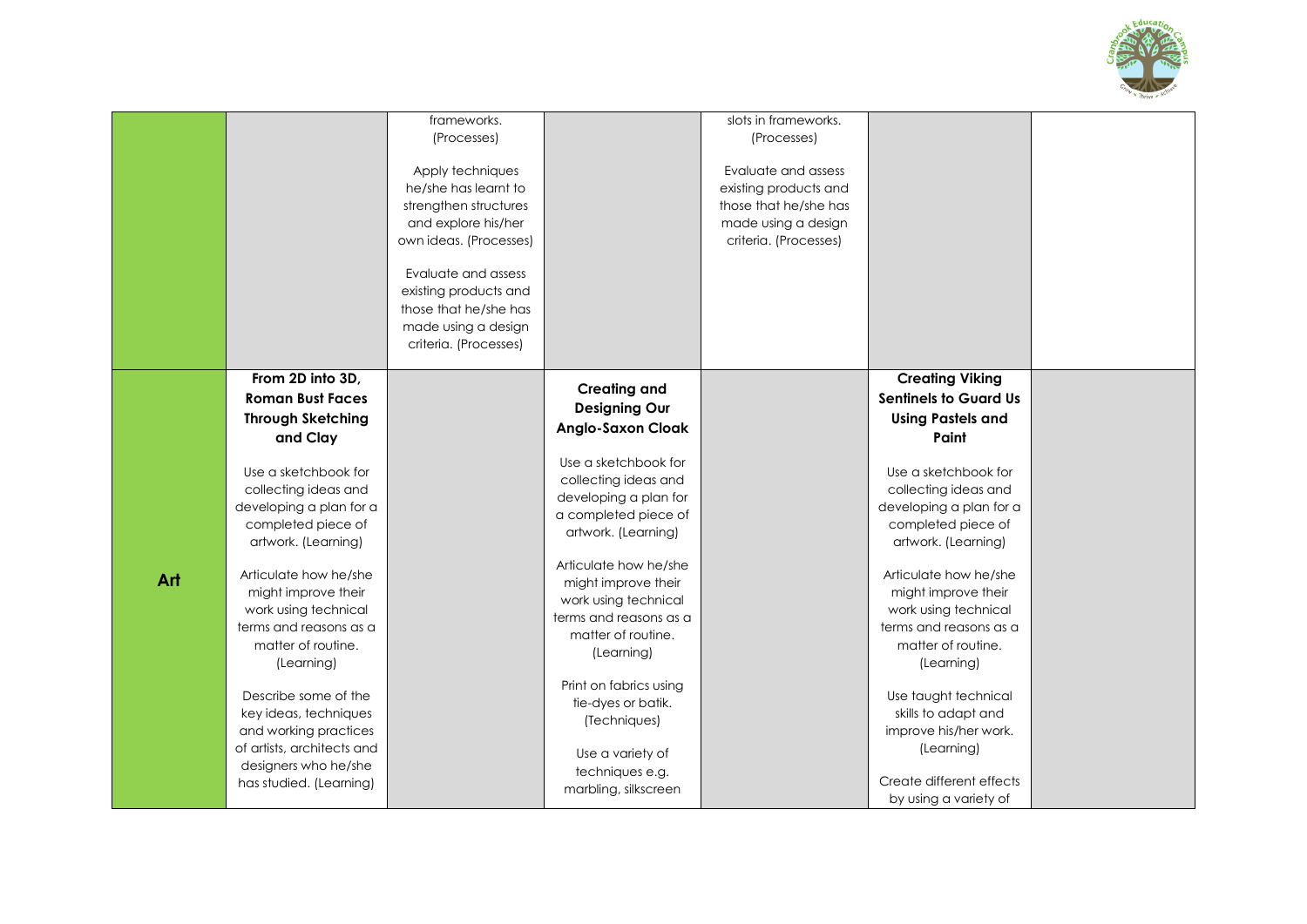

|              | Draws familiar objects<br>with correct<br>proportions.<br>(Techniques)<br>Plan a sculpture<br>through drawing and<br>other preparatory work.<br>(Techniques) |                                                                                                | and cold water paste.<br>(Techniques) |                                                                                                                      | tools and techniques<br>such as bleeds, washes,<br>scratches and splashes.<br>(Techniques)<br>Experiment with<br>creating mood, feeling,<br>movement and areas<br>of interest by selecting<br>appropriate materials |                                                                                                     |
|--------------|--------------------------------------------------------------------------------------------------------------------------------------------------------------|------------------------------------------------------------------------------------------------|---------------------------------------|----------------------------------------------------------------------------------------------------------------------|---------------------------------------------------------------------------------------------------------------------------------------------------------------------------------------------------------------------|-----------------------------------------------------------------------------------------------------|
|              |                                                                                                                                                              |                                                                                                |                                       |                                                                                                                      | and learnt techniques.<br>(Techniques)                                                                                                                                                                              |                                                                                                     |
|              |                                                                                                                                                              | <b>To Create a World</b><br>Music Book on a<br>Country.                                        |                                       | To explore the style of<br>'The Rite of Spring'<br>and have an idea of<br><b>Treble clef notation</b>                |                                                                                                                                                                                                                     | To create a piece of<br>music on Xylophone<br>that can also be<br>notated.                          |
|              |                                                                                                                                                              | <b>To Create the</b><br><b>Backing Track for</b>                                               |                                       | and percussion                                                                                                       |                                                                                                                                                                                                                     |                                                                                                     |
|              |                                                                                                                                                              | <b>Facebook Videos</b>                                                                         |                                       | instruments.                                                                                                         |                                                                                                                                                                                                                     | Develop an<br>understanding of                                                                      |
|              |                                                                                                                                                              | with a Focus on<br>Pulse and Rhythm.                                                           |                                       | Develop an<br>understanding of formal,<br>written notation which                                                     |                                                                                                                                                                                                                     | formal, written notation<br>which includes minims<br>and quavers.                                   |
| <b>Music</b> |                                                                                                                                                              | Develop an<br>understanding of<br>formal, written notation<br>which includes minims            |                                       | includes minims and<br>quavers.<br>Copy increasingly                                                                 |                                                                                                                                                                                                                     | Sing as part of an<br>ensemble with<br>confidence and                                               |
|              |                                                                                                                                                              | and quavers.<br>Sing as part of an<br>ensemble with<br>confidence and                          |                                       | challenging rhythms<br>using body percussion<br>and untuned instruments<br>where appropriate.                        |                                                                                                                                                                                                                     | precision.<br>Use musical language<br>to appraise a piece or<br>style of music                      |
|              |                                                                                                                                                              | precision<br>Play and perform in<br>solo or ensemble<br>contexts with<br>increasing confidence |                                       | Use musical language to<br>appraise a piece or style<br>of music.<br>Confidently recognise<br>and explore a range of |                                                                                                                                                                                                                     | Confidently recognise a<br>range of musical<br>instruments and the<br>different sounds they<br>make |
|              |                                                                                                                                                              |                                                                                                |                                       | musical styles and                                                                                                   |                                                                                                                                                                                                                     |                                                                                                     |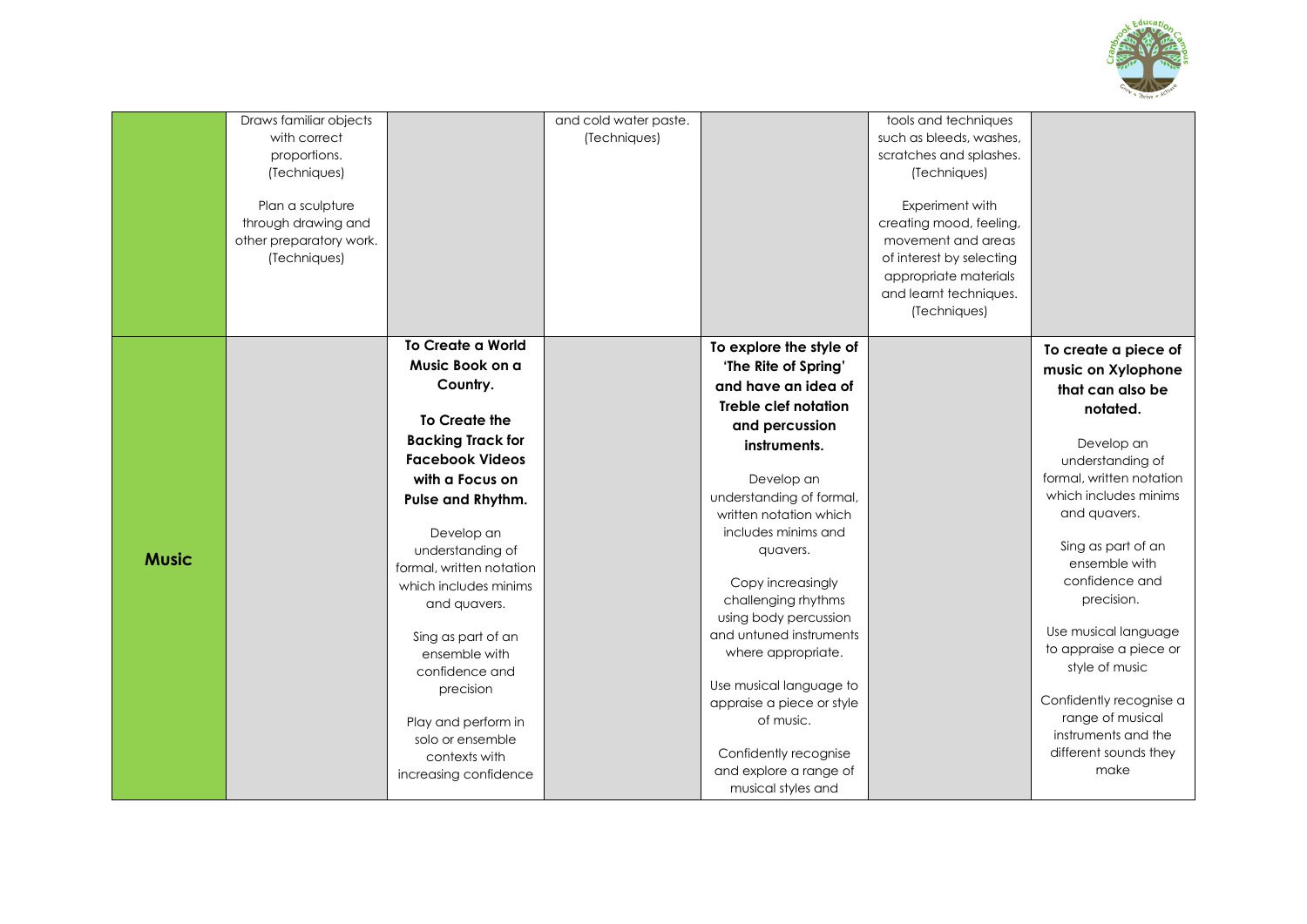

|                                | Me and My                                                                                                                                                                                                                                                                                                                                                                                                                                                                                                                                                                                                                                                                                           | Use musical language<br>to appraise a piece or<br>style of music.<br>Confidently recognise<br>a range of musical<br>instruments and the<br>different sounds they<br>make.<br><b>Valuing Difference</b>                                                                                                                                                                                                                                                                                                                                                   |                                                                                                                                                                                                                                                                                                                                                                                                                                                                                                                                                               | traditions and know their<br>basic style indicators.<br>Listen to and recall<br>sounds with increasing<br>aural memory.                                                                                                                                                                                                                                                                                                                                                                                                                                       | <b>Being My Best</b>                                                                                                                                                                                                                                                                                                                                                                                                                                                                                                       | Listen to and recall<br>sounds with increasing<br>aural memory.<br><b>Growing and Changing</b>                                                                                                                                                                                                                                                                                                                                                                                                   |
|--------------------------------|-----------------------------------------------------------------------------------------------------------------------------------------------------------------------------------------------------------------------------------------------------------------------------------------------------------------------------------------------------------------------------------------------------------------------------------------------------------------------------------------------------------------------------------------------------------------------------------------------------------------------------------------------------------------------------------------------------|----------------------------------------------------------------------------------------------------------------------------------------------------------------------------------------------------------------------------------------------------------------------------------------------------------------------------------------------------------------------------------------------------------------------------------------------------------------------------------------------------------------------------------------------------------|---------------------------------------------------------------------------------------------------------------------------------------------------------------------------------------------------------------------------------------------------------------------------------------------------------------------------------------------------------------------------------------------------------------------------------------------------------------------------------------------------------------------------------------------------------------|---------------------------------------------------------------------------------------------------------------------------------------------------------------------------------------------------------------------------------------------------------------------------------------------------------------------------------------------------------------------------------------------------------------------------------------------------------------------------------------------------------------------------------------------------------------|----------------------------------------------------------------------------------------------------------------------------------------------------------------------------------------------------------------------------------------------------------------------------------------------------------------------------------------------------------------------------------------------------------------------------------------------------------------------------------------------------------------------------|--------------------------------------------------------------------------------------------------------------------------------------------------------------------------------------------------------------------------------------------------------------------------------------------------------------------------------------------------------------------------------------------------------------------------------------------------------------------------------------------------|
| <b>PSHE and</b><br><b>SMSC</b> | <b>Relationships</b><br>To deepen their<br>understanding of good<br>and not so good<br>feelings, to extend their<br>vocabulary to enable<br>them to explain both<br>the range and intensity<br>of their feelings to<br>others.<br>To recognise what<br>constitutes a positive,<br>healthy relationship<br>and develop the skills to<br>form and maintain<br>positive and healthy<br>relationships.<br>That their actions affect<br>themselves and others.<br>To work collaboratively<br>towards shared goals.<br>To recognise and<br>respond appropriately<br>to a wider range of<br>feelings in others.<br>To recognise that they<br>may experience<br>conflicting emotions<br>and when they might | To develop strategies<br>to resolve disputes and<br>conflict through<br>negotiation and<br>appropriate<br>compromise; to give<br>rich and constructive<br>feedback and support<br>to benefit others as<br>well as themselves.<br>To judge what kind of<br>physical contact is<br>acceptable or<br>unacceptable and<br>how to respond.<br>To recognise different<br>types of relationships,<br>including those<br>between<br>acquaintances,<br>friends, relatives and<br>families.<br>That differences and<br>similarities between<br>people arise from a | <b>Keeping Myself Safe</b><br>To differentiate<br>between the terms.<br>'risk', 'danger' and<br>'hazard'.<br>Strategies for keeping<br>safe online; the<br>importance of<br>protecting personal<br>information, including<br>passwords, addresses<br>and the distribution of<br>images of themselves<br>and others.<br>Strategies for keeping<br>physically and<br>emotionally safe<br>including road safety<br>(including cycle safety<br>- the Bikeability<br>programme) and<br>safety in the<br>environment (including<br>rail, water and fire<br>safety). | <b>Rights and</b><br><b>Responsibilities</b><br>About people who are<br>responsible for helping<br>them stay healthy and<br>safe; how they can help<br>these people to keep<br>them healthy and safe.<br>To understand that<br>everyone has human<br>rights, all peoples and all<br>societies and that<br>children have their own<br>special rights set out in<br>the United Nations<br>Declaration of the Rights<br>of the Child<br>That these universal<br>rights are there to<br>protect everyone and<br>have primacy both over<br>national law and family | To reflect on and<br>celebrate their<br>achievements, identify<br>their strengths and<br>areas for improvement,<br>set high aspirations and<br>goals.<br>How to make informed<br>choices (including<br>recognising that<br>choices can have<br>positive, neutral and<br>negative<br>consequences) and to<br>begin to understand<br>the concept of a<br>'balanced lifestyle'.<br>What positively and<br>negatively affects their<br>physical, mental and<br>emotional health.<br>How to make informed<br>choices (including | About change,<br>including transitions<br>(between Key Stages<br>and schools), loss,<br>separation, divorce and<br>bereavement.<br>How their body will, and<br>emotions may, change<br>as they approach and<br>move through puberty.<br>How their body will, and<br>emotions may, change<br>as they approach and<br>move through puberty.<br>About human<br>reproduction.<br>The concept of<br>'keeping something<br>confidential or secret',<br>when they should or<br>should not agree to this |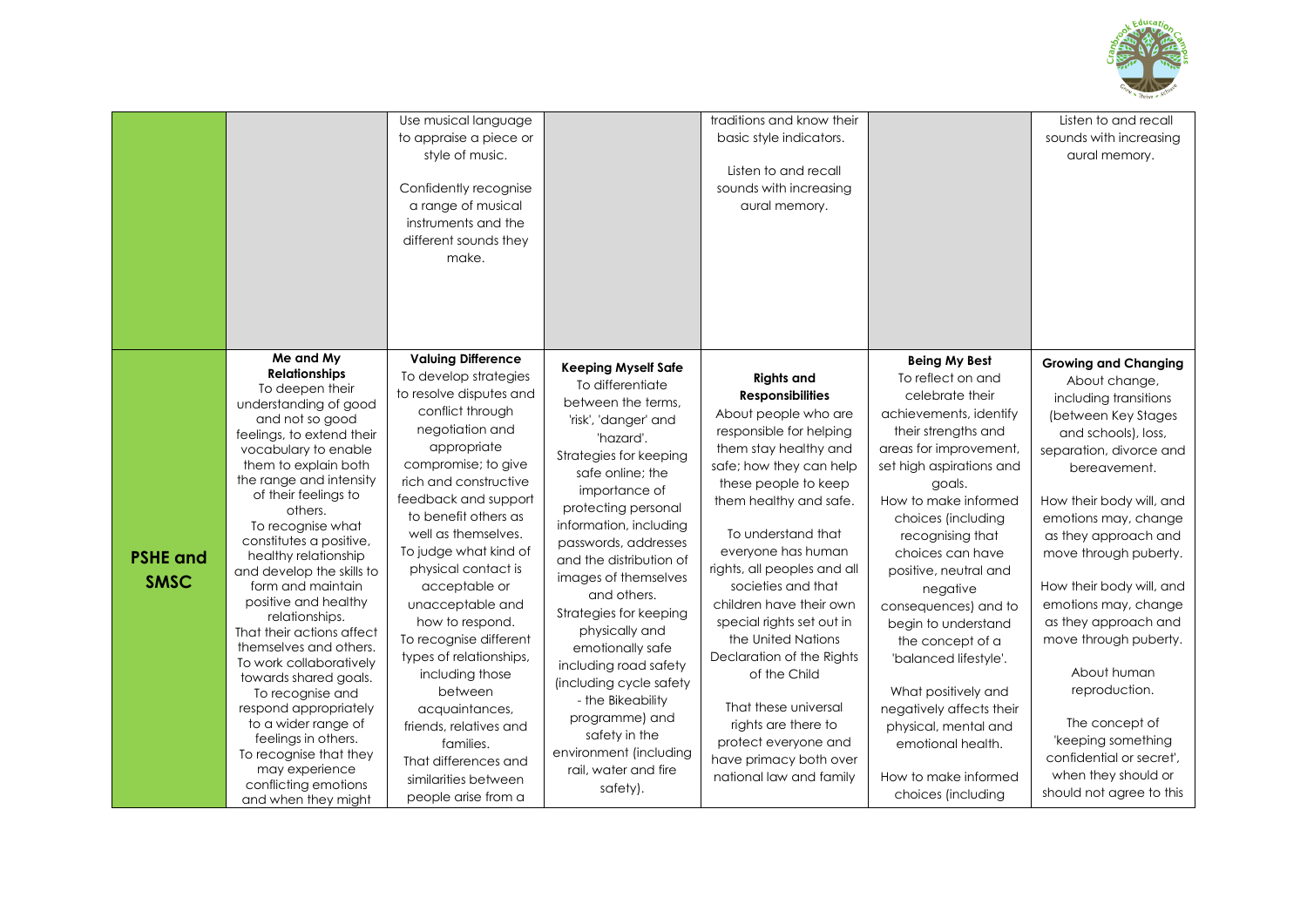

| need to listen to, or                  | number of factors,       | To recognise and          | and community              | recognising that          | and when it is right to  |
|----------------------------------------|--------------------------|---------------------------|----------------------------|---------------------------|--------------------------|
| overcome these.                        | including family,        | manage 'dares'.           | practices.                 | choices can have          | 'break a confidence' or  |
| What positively and                    | cultural, ethnic, racial | Which, why and how,       |                            | positive, neutral and     | 'share a secret'.        |
| negatively affects their               | and religious diversity, | commonly available        | Why and how rules and      | negative                  |                          |
| physical, mental and                   | age, sex, gender         | substances and drugs      | laws that protect them     | consequences) and to      | That marriage is a       |
| emotional health.                      | identity, sexual         | (including alcohol,       | and others are made        | begin to understand       | commitment freely        |
| To recognise their                     | orientation, and         | nicotine in tobacco       | and enforced, why          | the concept of a          | entered into by both     |
| increasing                             | disability (see          | and 'energy drinks')      | different rules are        | 'balanced lifestyle'.     | people; that no one      |
| independence brings                    | 'protected               | can damage their          | needed in different        |                           | should marry if they     |
| increased responsibility               | characteristics' in the  | immediate and future      | situations and how to      | To recognise              | don't absolutely want to |
| to keep themselves and<br>others safe. | Equality Act 2010).      | health and safety; that   | take part in making and    | opportunities and         | do so, or are not        |
|                                        | To realise the nature    | some are restricted       | changing rules.            | develop the skills to     | making this decision     |
|                                        | and consequences of      | and some are illegal to   |                            | make their own choices    | freely for themselves.   |
|                                        | discrimination, teasing, | own, use and give to      | To research, discuss and   | about food,               |                          |
|                                        | bullying and             | others.                   | debate topical issues,     | understanding what        |                          |
|                                        | aggressive behaviours    | To recognise when         | problems and events        | might influence their     |                          |
|                                        | (including cyber         | they need help and to     | concerning health and      | choices and the           |                          |
|                                        | bullying, use of         | develop the skills to ask | wellbeing, and offer their | benefits of eating a      |                          |
|                                        | prejudice-based          | for help; to use basic    | recommendations to         | balanced diet.            |                          |
|                                        | language, 'trolling';    | techniques for resisting  | appropriate people.        |                           |                          |
|                                        | how to respond and       | pressure to do            |                            | That resources can be     |                          |
|                                        | ask for help.            | something dangerous,      | To explore and critique    | allocated in different    |                          |
|                                        | To appreciate the        | unhealthy, that makes     | how the media present      | ways and that these       |                          |
|                                        | range of national,       | them uncomfortable        | information.               | economic choices          |                          |
|                                        | regional, religious and  | or anxious, or that they  |                            | affect individuals,       |                          |
|                                        | ethnic identities in the | think is wrong.           | To realise the             | communities and the       |                          |
|                                        | United Kingdom.          | How pressure to           | consequences of anti-      | sustainability of the     |                          |
|                                        | To explore and critique  | behave in                 | social, aggressive and     | environment across the    |                          |
|                                        | how the media            | unacceptable,             | harmful behaviours such    | world.                    |                          |
|                                        | present information.     | unhealthy or risky ways   | as bullying and            |                           |                          |
|                                        | To recognise and         | can come from a           | discrimination of          | What being part of a      |                          |
|                                        | challenge stereotypes.   | variety of sources,       | individuals and            | community means and       |                          |
|                                        |                          | including people they     | communities; to develop    | about the varied          |                          |
|                                        |                          | know and the media.       | strategies for getting     | institutions that support |                          |
|                                        |                          |                           | support for themselves or  | communities locally       |                          |
|                                        |                          |                           | for others at risk.        | and nationally.           |                          |
|                                        |                          |                           |                            |                           |                          |
|                                        |                          |                           | That they have different   |                           |                          |
|                                        |                          |                           | kinds of responsibilities, |                           |                          |
|                                        |                          |                           | rights and duties at       |                           |                          |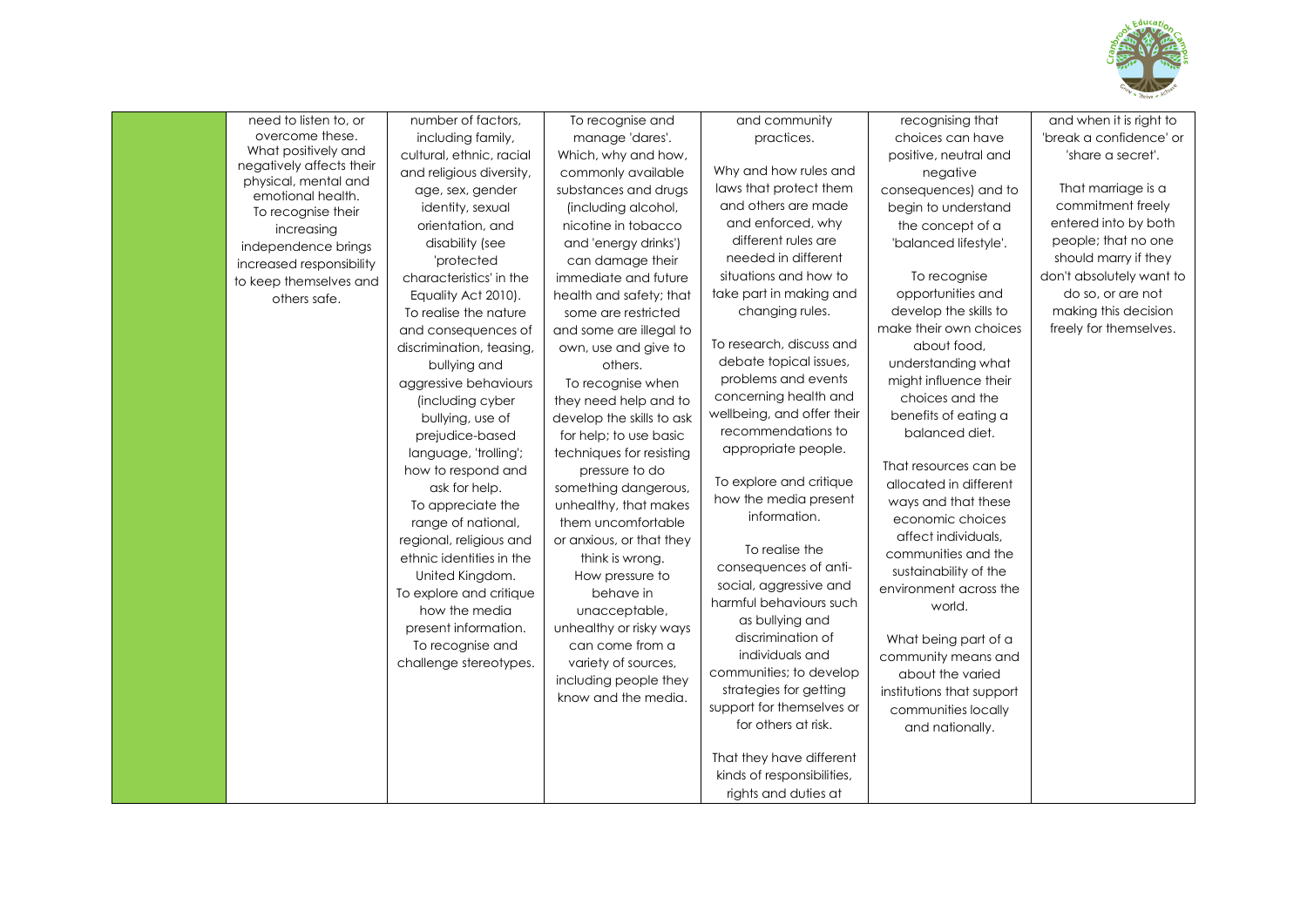

|           |                                                                                                                                                                                                                                                                                                                       |                                                                                                                                                                                                                                                                     |                                                                                                                                                                                                                                                   | home, at school, in the<br>community and towards<br>the environment; to<br>continue to develop the<br>skills to exercise these<br>responsibilities.<br>About the role money<br>plays in their own and<br>others' lives, including<br>how to manage their<br>money and about being<br>a critical consumer.<br>To develop an initial<br>understanding of the<br>concepts of 'interest',<br>'loan', 'debt', and 'tax'<br>(e.g. their contribution to<br>society through the<br>payment of VAT). |                                                                                                                                                                                                                                                                 |                                                                                                                                                                                                                                           |
|-----------|-----------------------------------------------------------------------------------------------------------------------------------------------------------------------------------------------------------------------------------------------------------------------------------------------------------------------|---------------------------------------------------------------------------------------------------------------------------------------------------------------------------------------------------------------------------------------------------------------------|---------------------------------------------------------------------------------------------------------------------------------------------------------------------------------------------------------------------------------------------------|----------------------------------------------------------------------------------------------------------------------------------------------------------------------------------------------------------------------------------------------------------------------------------------------------------------------------------------------------------------------------------------------------------------------------------------------------------------------------------------------|-----------------------------------------------------------------------------------------------------------------------------------------------------------------------------------------------------------------------------------------------------------------|-------------------------------------------------------------------------------------------------------------------------------------------------------------------------------------------------------------------------------------------|
| <b>RE</b> | What do Hindus believe<br>God is like?<br>I can define what<br>'Aum' is.<br>I can retell the story of<br>Svetaketu.<br>I can recognise that<br>deities are ways of<br>understanding God.<br>I can recognise some<br>Hindu deities.<br>I can define the Hindu<br>belief of reincarnation.<br>I can learn what Puja is. | What does it mean to<br>be Hindu in Britain<br>today?<br>I can learn how Hindus<br>show their faith.<br>I can learn about<br>Hindu worship in the<br>community.<br>can learn how Hindus<br>show their faith at<br>home.<br>I can understand the<br>story of Diwali. | How do festivals and<br>worship show what<br>matters to Muslims?<br>I can recap my prior<br>learning about Islam.<br>I can learn what the<br>opening chapter of<br>the Qur'an teaches<br>Muslims about God.<br>I can explore how<br>Muslims pray. | How do festivals and<br>family life show what<br>matters to Jewish<br>people?<br>I can explain how Jewish<br>families celebrate every<br>week.<br>I can explain how Jewish<br>families celebrate every<br>week.<br>I can explain why<br>people celebrate Rosh<br>Hashanah and Yom<br>Kippur.                                                                                                                                                                                                 | How and why do<br>people mark the<br>significant events of<br>life?<br>I can appreciate that<br>life is a journey.<br>I can learn about Bar<br>and Bat Mitvahs.<br>I can explain Bar and<br>Bat Mitvahs.<br>I can learn how Hindus<br>mark the journey of life. | How and why do<br>people try to make the<br>world a better place?<br>I can explore views on<br>what is wrong with the<br>world.<br>I can explore the<br>'Golden Rule'.<br>I can explore Jewish<br>teachings about<br>repairing the world. |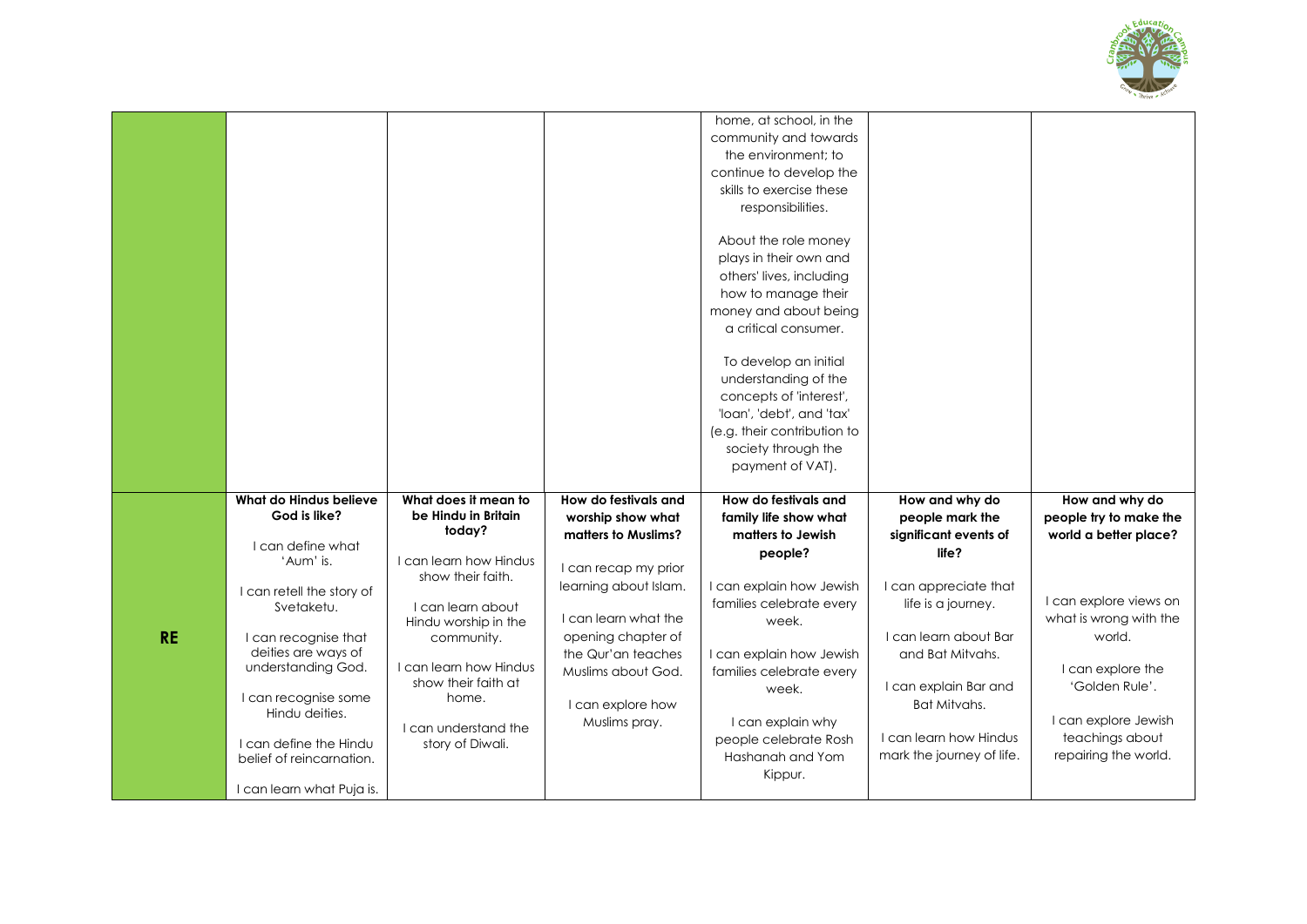

|           |                                                                                                                                                                                                                                                                                                                                                 | I can understand what<br>it means to be a<br>Hindu.                                                                                                                                                                                                                                                                                                                                                                  | I can explore the<br>significance of prayer<br>to Muslims.<br>I can recognise why<br>the mosque is a<br>special place for<br>Muslims.<br>I can explain what<br>matters to Muslims.<br><b>Taekwondo, Healthy</b>                                                                                                                                                                                                                                                                                                                 | I can explore the story<br>'Jonah and the Big Fish'.<br>I can learn the Story of<br>Exodus.<br>I can explain why<br>Pesach is important to<br>Jewish people.                                                                                                                                                       | l can learn about<br>upanayana<br>ceremonies.<br>I can consider why<br>people get married.                                                                                                                                         | l can research an<br>inspiring Christian<br>person.<br>I can describe<br>examples of how<br>Muslims practice<br>charity.<br>I can consider how to<br>make the world a<br>better place. |
|-----------|-------------------------------------------------------------------------------------------------------------------------------------------------------------------------------------------------------------------------------------------------------------------------------------------------------------------------------------------------|----------------------------------------------------------------------------------------------------------------------------------------------------------------------------------------------------------------------------------------------------------------------------------------------------------------------------------------------------------------------------------------------------------------------|---------------------------------------------------------------------------------------------------------------------------------------------------------------------------------------------------------------------------------------------------------------------------------------------------------------------------------------------------------------------------------------------------------------------------------------------------------------------------------------------------------------------------------|--------------------------------------------------------------------------------------------------------------------------------------------------------------------------------------------------------------------------------------------------------------------------------------------------------------------|------------------------------------------------------------------------------------------------------------------------------------------------------------------------------------------------------------------------------------|----------------------------------------------------------------------------------------------------------------------------------------------------------------------------------------|
| <b>PE</b> | Hockey<br>Apply skills and tactics<br>in combination with a<br>partner or as part of a<br>group / team.<br>(Applying skills and<br>using tactics)<br>Comment on skills and<br>techniques applied in<br>his/her own and others'<br>work and use this<br>understanding to<br>improve performance.<br>(Evaluating and<br>improving<br>performance) | Football<br>Kick a ball accurately.<br>(Acquiring and<br>developing skills)<br>Apply skills and tactics<br>in combination with a<br>partner or as part of a<br>group / team.<br>(Applying skills and<br>using tactics)<br>Comment on skills and<br>techniques applied in<br>his/her own and<br>others' work and use<br>this understanding to<br>improve performance.<br>(Evaluating and<br>improving<br>performance) | <b>Lifestyle and Nutrition</b><br>Explain the types and<br>amounts of food<br>needed for a<br>balanced healthy diet.<br>(Diet and hygiene)<br>Identify the energy<br>that certain foodstuffs<br>give by looking at the<br>packaging. (Diet and<br>hygiene)<br>Understand that there<br>are good and bad<br>bacteria. (Diet and<br>hygiene)<br>Explain the benefits to<br>the body of regular<br>exercise. (Diet and<br>hygiene)<br>Identify that the blood<br>transports materials<br>and it also protects.<br>(Healthy bodies) | <b>Dance and Gymnastics</b><br>Complete a forward roll<br>and land on the feet.<br>(Acquiring and<br>developing skills)<br>Comment on skills and<br>techniques applied in<br>his/her own and others'<br>work and use this<br>understanding to<br>improve performance.<br>(Evaluating and<br>improving performance) | <b>OAA and Athletics</b><br>Explore features on OS<br>maps using 6 figure grid<br>references.<br>(Geographical skills and<br>fieldwork)<br>Draw accurate maps<br>with more complex<br>keys. (Geographical<br>skills and fieldwork) | <b>Rounders</b><br>Apply skills and tactics<br>in combination with a<br>partner or as part of a<br>group / team. (Applying<br>skills and using tactics)                                |